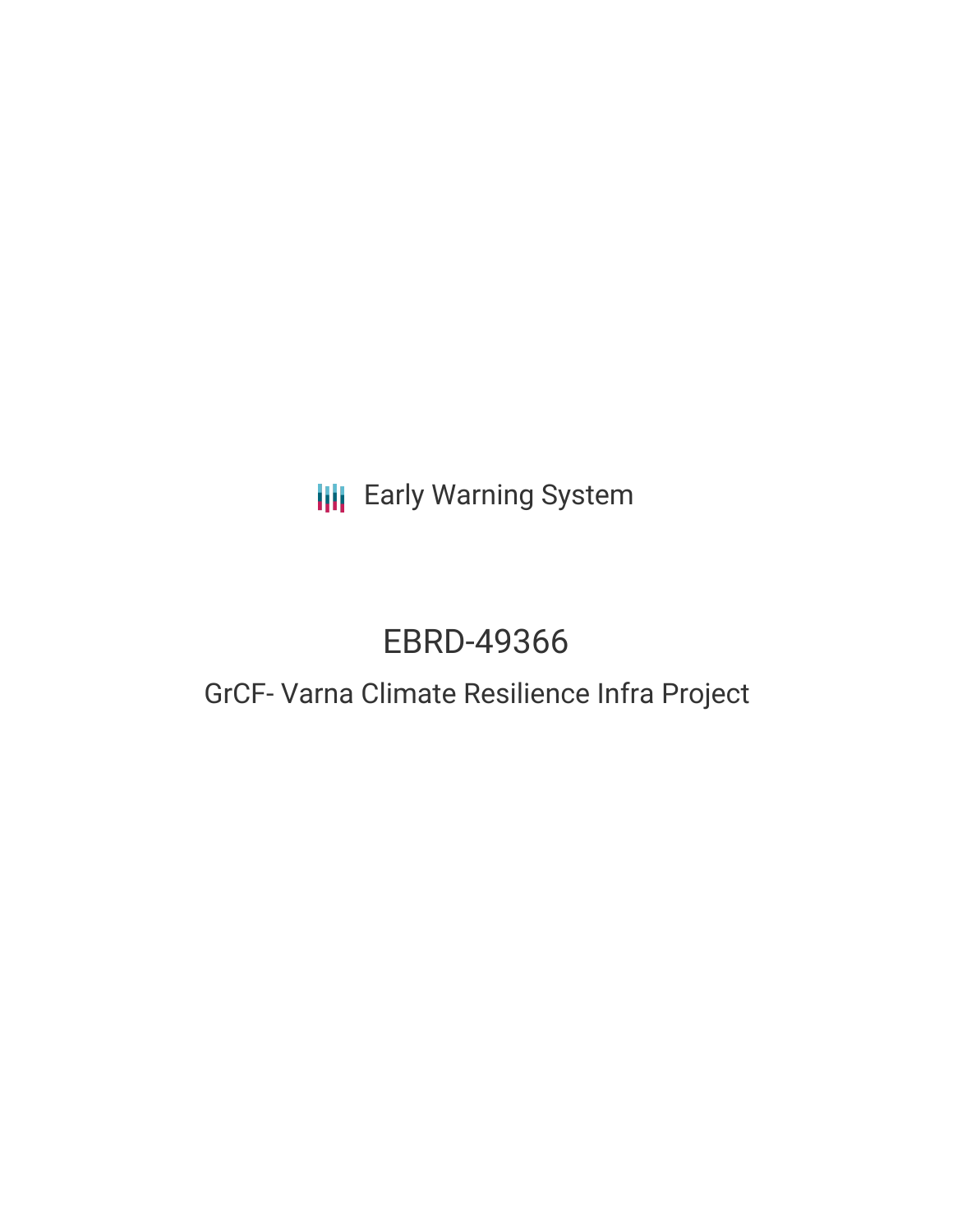

#### **Quick Facts**

| <b>Countries</b>               | Bulgaria                                                                 |
|--------------------------------|--------------------------------------------------------------------------|
| <b>Specific Location</b>       | Varna                                                                    |
| <b>Financial Institutions</b>  | European Bank for Reconstruction and Development (EBRD)                  |
| <b>Status</b>                  | Approved                                                                 |
| <b>Bank Risk Rating</b>        | B                                                                        |
| <b>Voting Date</b>             | 2017-12-12                                                               |
| <b>Borrower</b>                | <b>CITY OF VARNA</b>                                                     |
| <b>Sectors</b>                 | Climate and Environment, Infrastructure, Transport, Water and Sanitation |
| <b>Investment Type(s)</b>      | Loan                                                                     |
| <b>Investment Amount (USD)</b> | $$12.12$ million                                                         |
| <b>Project Cost (USD)</b>      | $$46.68$ million                                                         |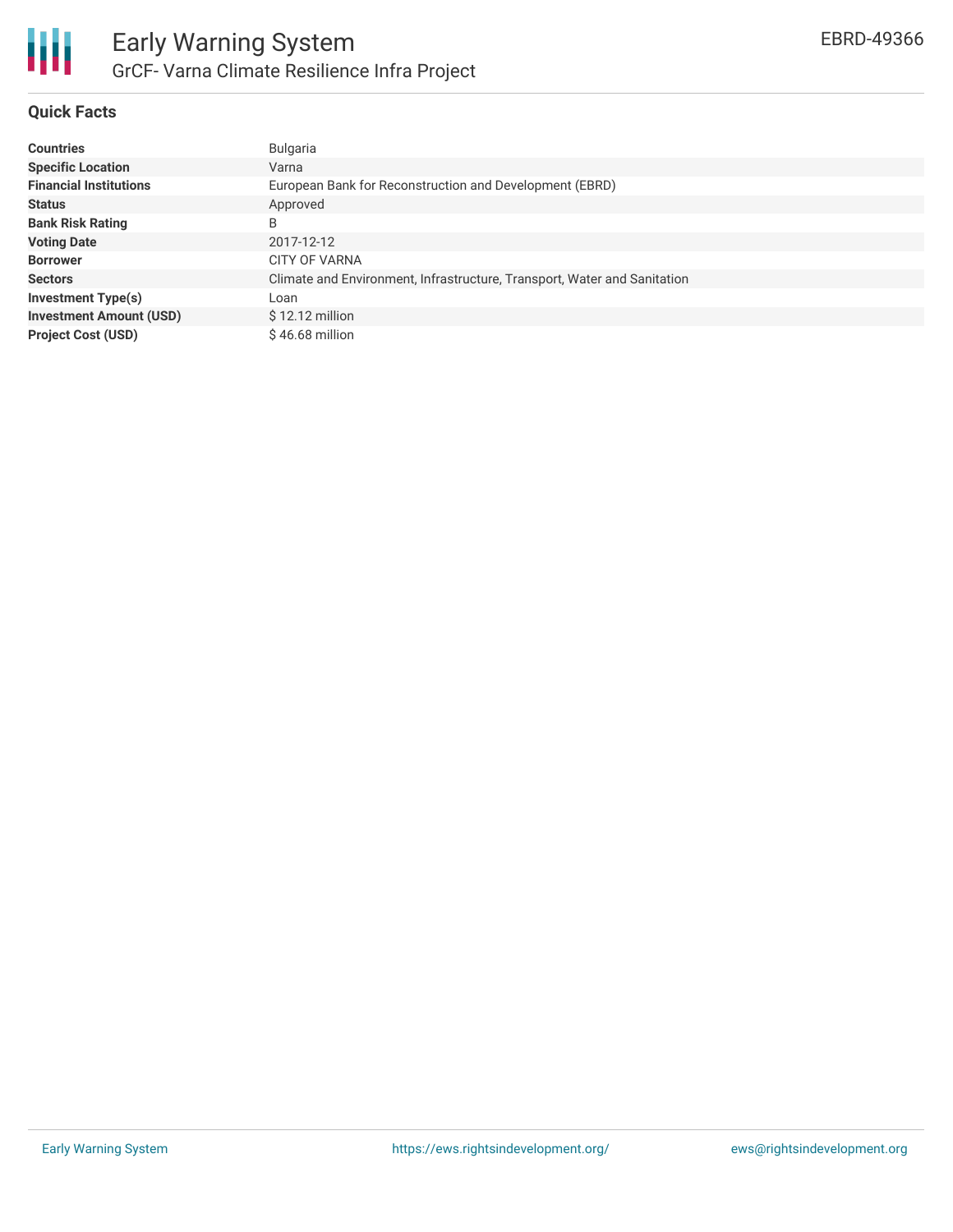

## **Project Description**

This project provides financing to the City of Varna for integrated infrastructure investments, including the rehabilitation of key segments of the water and waste infrastructure in Varna, strengthening the city's climate resilience, procurement of vehicles for on-street parking control, and improving resource efficiency.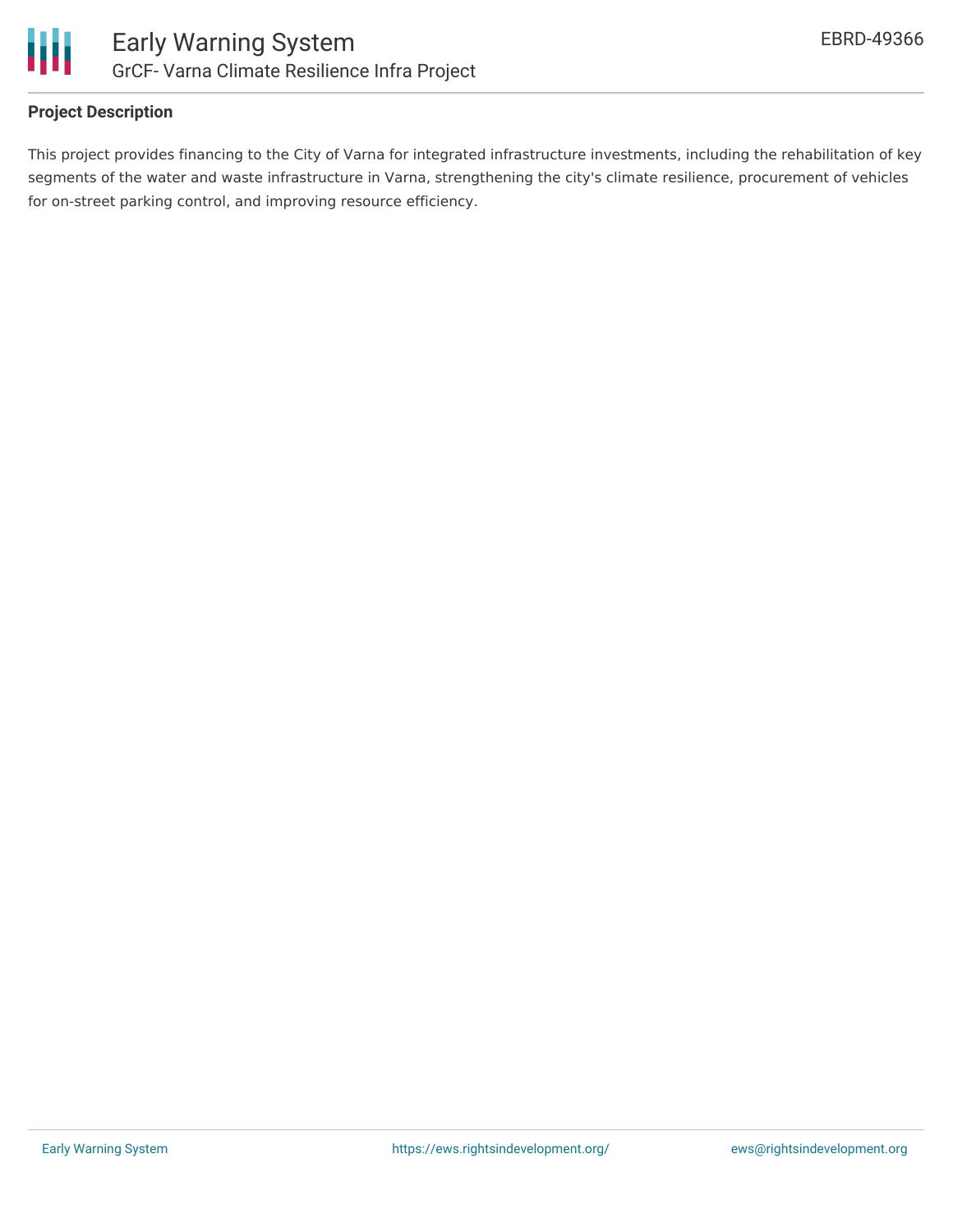

## **Investment Description**

European Bank for Reconstruction and Development (EBRD)